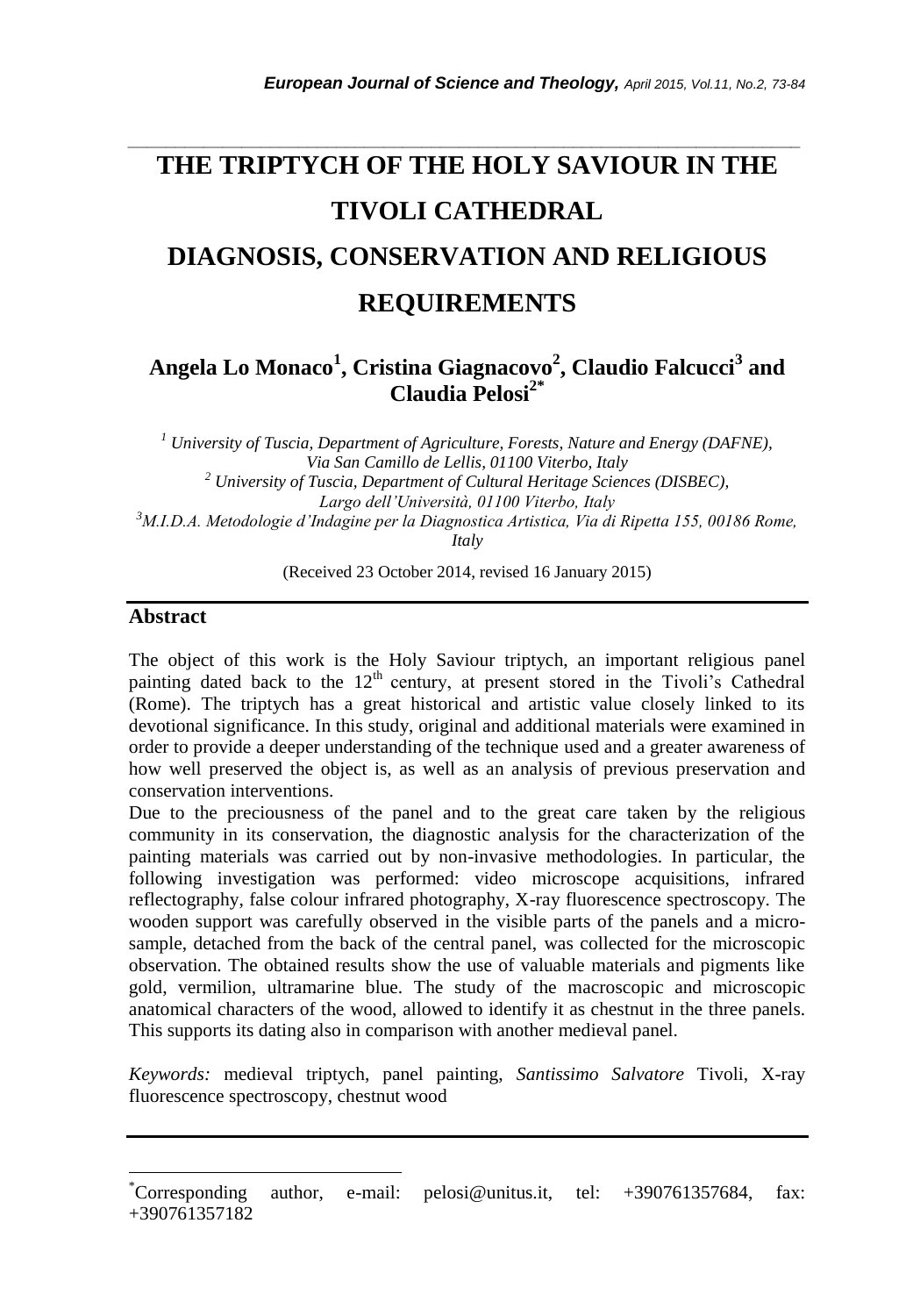## **1. Introduction**

A precious wooden triptych, named *del Santissimo Salvatore* (the Holy Saviour) is preserved in a niche, in the second chapel of the left side of the Cathedral of Tivoli (Rome), protected by a special glass and an alarm system (Figure 1).



Figure 1. A composition of the different parts of the Holy Saviour triptych made to have a clear representation of the scenes.

The triptych consists of three panels: the central with the Christ figure and the lateral ones representing the Virgin *Advocata* (36.3x147.5 cm) and Saint John the Evangelist (36x147 cm) both as intercessors [1-2]. The two lateral figures are completed with the stories of their passing away to the afterlife, in particular: the *Dormitio Virginis* in the left panel and the Sermon of the Evangelist in the right one.

The image of the Holy Saviour in the central panel (75x160 cm), characterized by a golden background, shows the stylistic, technical and cultural expression of the Lateran *Acheropita* (the Christ icon kept in the *Sancta Sanctorum* chapel in the Basilica of San Giovanni in Laterano in Rome that is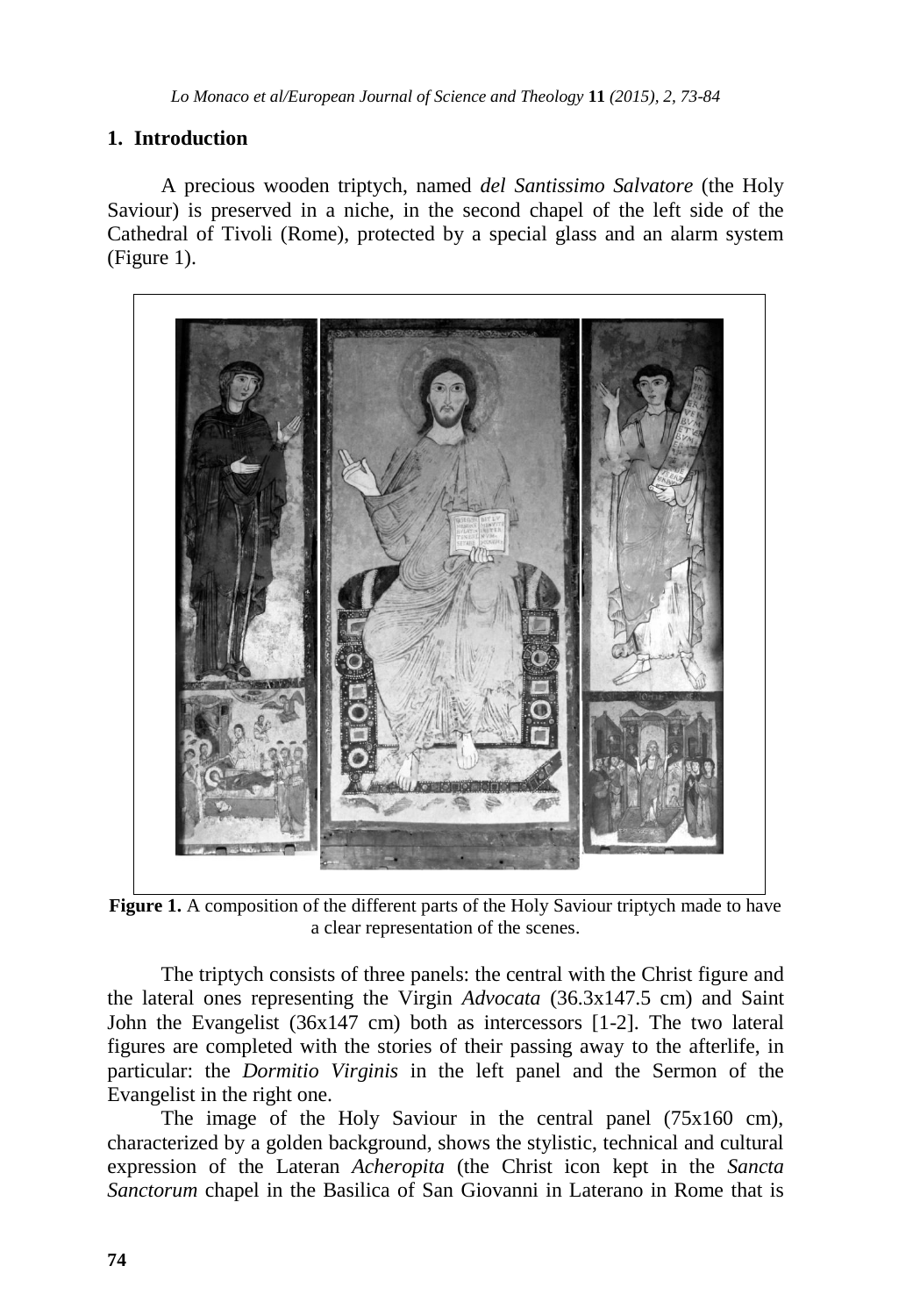believed to be the authentic image of Christ"s face created by San Luca). For this reason the work can be considered a processional icon [3-4]. In fact, during the Middle Ages, especially in the Lazio region, several panels with the face of Christ, inspired by the Lateran icon, were created. These panels were later turned into triptych structures, characterized by the Christ panel in the centre and two saints by the sides. In particular, the Virgin and Saint John the Evangelist in the triptych of Tivoli show the outstretched hands in the act of *Deesis*, a typical Byzantine iconography usually characterized by the figure of Christ between the Virgin and Saint John the Baptist [1-2]. This traditional iconography was revised in the triptych of Tivoli according to a local style by substituting the Baptist with the Evangelist and by adding the narrative stories in the lateral panels (the *Dormitio Virginis* and the sermon of Saint John the Evangelist). These distinctive characters of the triptych of Tivoli are probably linked to the cult of the Holy Saviour. The stories shown in the lateral panels refer to the passing away to the afterlife of the Virgin Mary and Saint John the Evangelist: it represented the most significant votive event on the Assumption Day when the panel is still brought in procession along the old town streets according to a route described since the first half of the  $16<sup>th</sup>$  century [1, 5-7]. On the night of the  $14<sup>th</sup>$  of August, the triptych of the Holy Saviour is accompanied with prayers and chants, by the local authorities and by the citizens of Tivoli, to the square in front of the church of *Santa Maria Maggiore* where the panel of the Holy Saviour and another one representing the Madonna are placed one in front of the other and tilted one towards the other making them bow three times while fireworks are discharged. Due to this ritual, the local people call the procession *Inchinata* (the Curtsied).

Nowadays a copy of the panel, covered by a rich silver plate that leaves visible only the face of Christ, is also transported during the procession. The present cover was created in the  $15<sup>th</sup>$  century but probably the triptych was already covered in the past. The procession of Tivoli was instituted in 1256 by Berardo [8], bishop of Tivoli, and it is strictly linked to the Roman mid-August rite devoted to the *Archeropita* [5]. The icon of Tivoli reached such a great religious relevance that its creation was attributed to San Luca himself as for the icon in the *Sancta Sanctorum*.

Tivoli is the only town in Lazio region where the *Archeropita* worshipping is still practiced today with the purpose of showing to the people the magnificent event of Rome on the smaller scale [9].

The scientific investigations on artwork with historical, artistic, demoetno-anthropological and devotional value can provide a valid contribution to a better comprehension of their usage and of their significance for the communities [10-12].

The analytical approach to a wooden artefact must be related to wood technology aspects, to execution technique, and to the historical artistic significance of the artefact itself. Any intervention on such artefacts, from enhancement to study, from preservation to restoration, must consider several aspects: the botanical species of wood, the pigment nature, the stratification and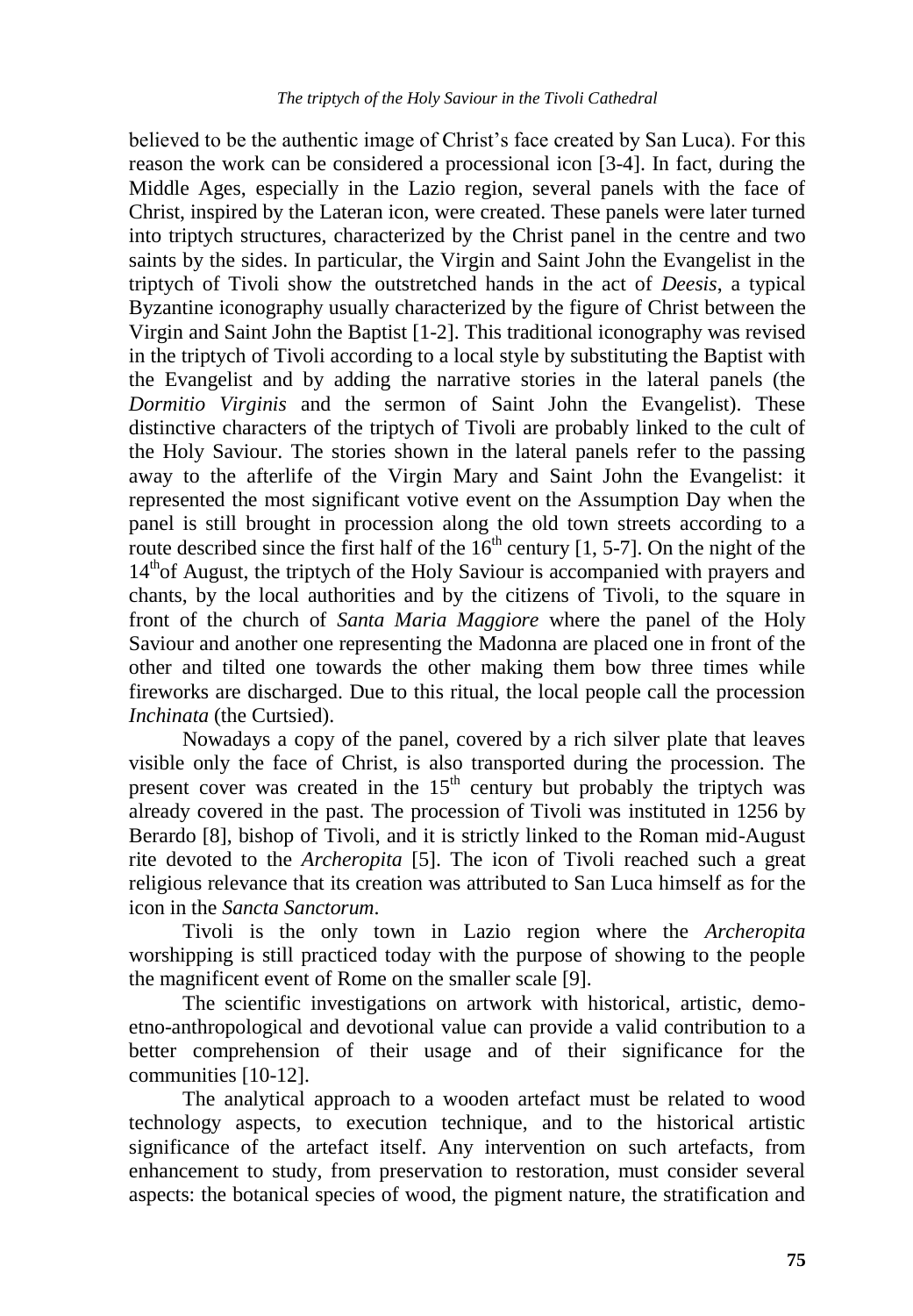binders, the deterioration processes, as well as the environment parameters like relative humidity and temperature [13-14]. In fact the idea of work physicality as a value has developed an interdisciplinary approach, with a stronger attention to diagnostic research. Such method has allowed a possible anamnesis and preserving interventions based on a scientific method which guides restorer"s choices [15]. Diagnostic investigations provide often more information about an historical-artistic as well as philological study of the work of art [16].

The dating of the  $12^{\text{th}}$  century triptych has been traditionally based on stylistic characteristics only so the non-invasive diagnostic analysis was performed to provide further information about the materials, the execution technique and therefore about the chronological aspects.

At last, it should be stressed that the choice of non-invasive methods of analysis was due to conservative requirements and to the necessity to avoid the paradox of damaging a work of art while monitoring its preservation state.

## **2. Experimental**

The execution technique and the conservation conditions of the triptych were investigated by means of in situ non-invasive analysis: video microscope acquisitions, X-ray fluorescence spectroscopy (XRF), infrared reflectography (IR) and false colour infrared (IRC) photography.

The video microscope acquisitions were performed by a Keyence VH-5911 system equipped with a zoom objective from 25 to 175 magnifications, directly connected to a computer for the acquisition and processing of the images.

Infrared reflectography was obtained by a modified Nikon D100 camera by placing the Kodak Wratten gelatine filter n.89B. The IRC photographs were taken using a Nikon F3 camera with a Kodak Ektachromeinfrared film, by placing the n.12 Kodak Wratten gelatine filter n.12 coupled for time by time with the following ones: n. CC20C, n. CC30M and n. CC50M. The lighting system was made up of 2x250 Philips Photolita lamps. In general, the photographic documentation was difficult due to the position of the triptych inside the niche. In fact, the panels are locked up to the wall without any possibility of moving them. Moreover, the niche is closed by a glass/metal window that protects the artwork but make difficult to take photos and also to admire the entire triptych.

The XFR analysis was carried out by a portable instrument equipped with a 5-50kV tube and a Si-PIN detector (resolution 155 eV at 5.9 keV).

Wood support was carefully examined with a little digital microscope Dino Lite AM 413, also on the back of the panels, in order to detect the anatomic characters necessary to identify the wood taxa. During this inspection, one micro fragment broke off the central panel and it was collected for laboratory analysis. The thin section obtained from the micro-sample was examined under a Polyvar 100 optical microscope equipped with a PIXeLINK digital camera. It was described according to the standard of the IAWA list of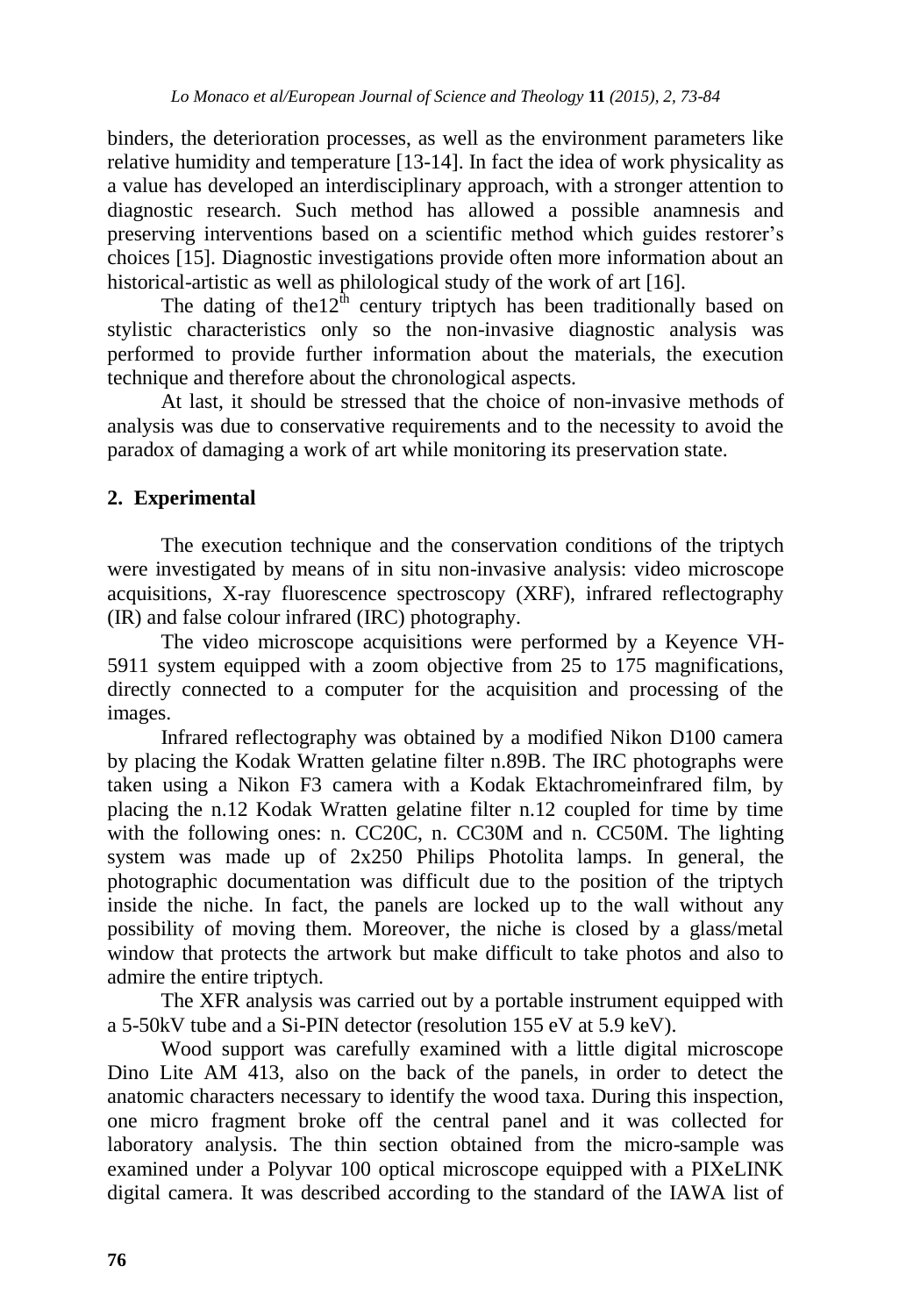microscopic features for hardwood and softwood identification and the wood taxa identification was carried out according to literature dichotomous keys, as previously described [15].

## **3. Results and discussion**

The video microscope acquisitions are useful to study in detail the morphological characteristics of the surfaces. In total thirty points were acquired each at 4 magnifications (25x, 50x, 100x and 175x). The surface is clearly covered by a transparent layer that is probably constituted by the protective varnish applied on the occasion of the last conservative intervention performed during the last three years of the  $20<sup>th</sup>$  century and that generally dims the paintings (Figure 2).



**Figure 2.** Chosen video microscope acquisitions : (A) upper lip of Christ showing a black dense painting different from the red of the lips, magnification 25x; (B) a detail of the punching on the Christ nimbus showing two concentric lines that define the perimeter of the false pearls, the gold lamina is thin and probably burnished due to the granularity of the surface, magnification 50x; (C) the left eye of Christ in the *Dormitio Virginis* panel showing a refined and detailed execution technique, magnification 25x; (D) the detail of a flame in the scene of the Saint John sermon, also in this case a refined and detailed execution technique can be observed, magnification 25x.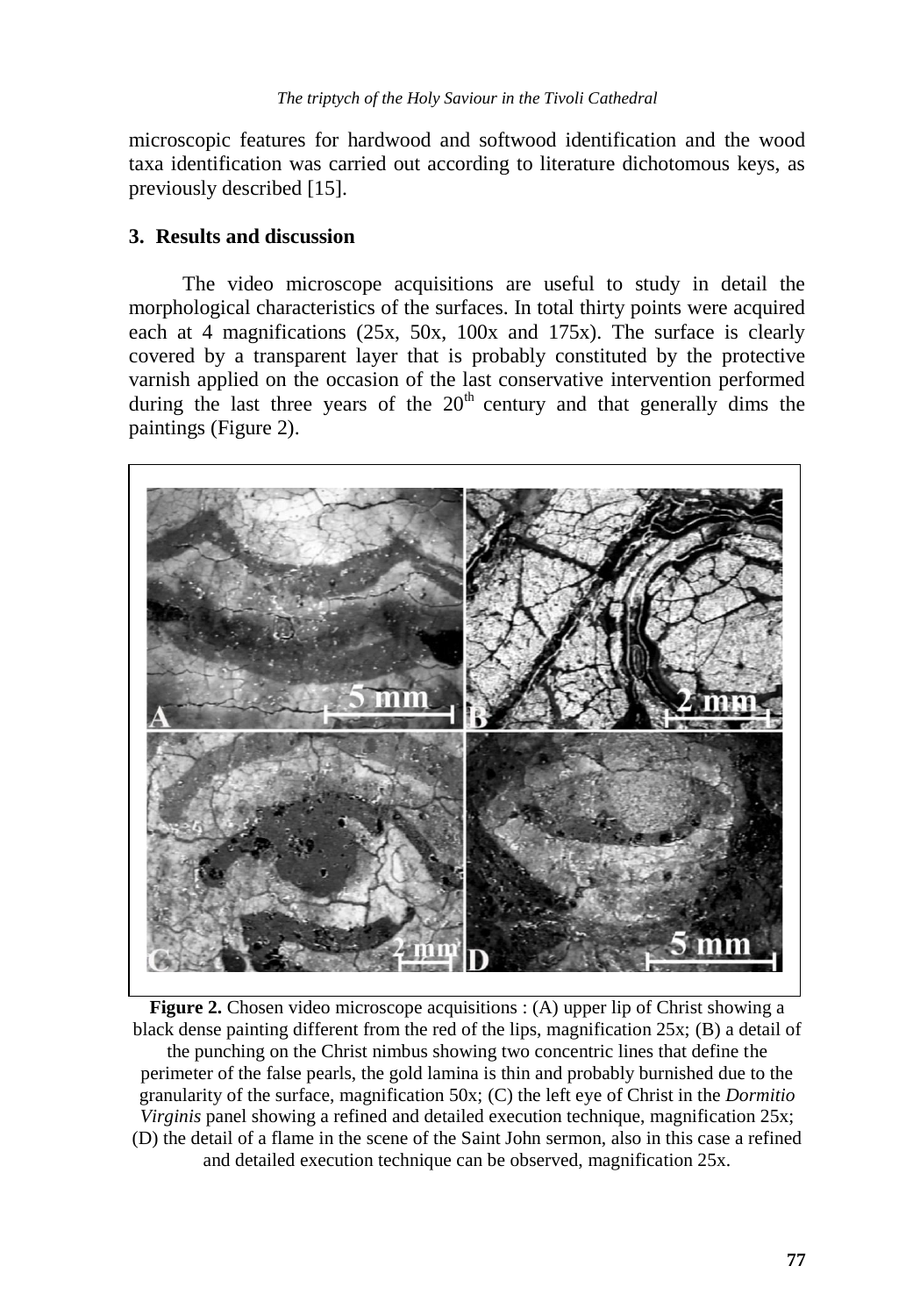The surface is also characterized by the presence of a widespread *craquelure* due both to the drying process of the pictorial layer and to the subsequent ageing of the painting [17]. The cracking due to the drying process can be 1 mm wide and they can reach the setting layer (Figure 2A and C). The cracking, caused by the ageing, is usually smaller and it depends on the mechanical forces acting on the painting layers (Figure 2A). As general results, the macro photographs and the video microscope acquisitions showed that the *craquelure* is more visible in the golden and white areas of the triptych and in the central panel.

The IRC photography was performed on the two panels representing the *Dormitio Virginis* and the Saint John sermon due to the position of the artefact inside the chapel and also to the necessity of studying the side panels in respect to the central one. In fact, the side panels were generally less studied in respect to the Holy Saviour. The main results from this technique concern the blue and the red areas that appear red and yellow respectively in IRC suggesting the presence of ultramarine blue and vermilion. Some black parts have been observed in the Virgin garment and in the apostles" tunics that can be associated to repainting based on azurite. A similar result has been found on the panel with the Saint John sermon.



**Figure 3.** Infrared reflectography images of the Holy Saviour Panel with details of the left hand and of the book.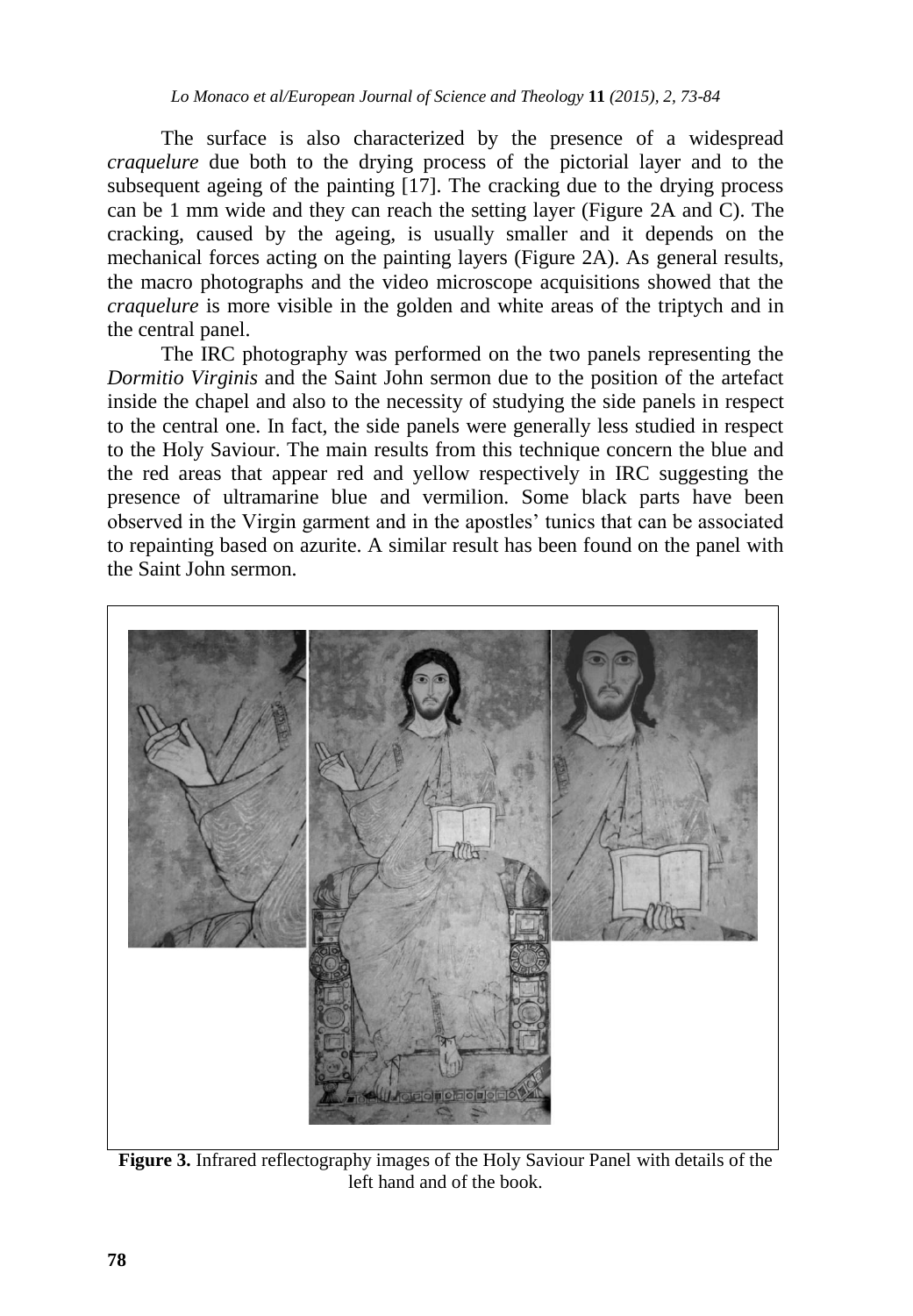The infrared reflectography was performed only on the central panel due to the specific modality of this technique in positioning the lamps and the camera. The IR technique allowed to reveal details of the preparatory drawing and to show some changes in the drawing of the hands and of the right foot of Christ (Figure 3).

On the Christ face the drawing under the eyes, nose, moustache and chin can be observed. Some shadows on the neck are also visible in the infrared reflectography. The facial features seem to be shifted on the right side in respect to the visible image. The IR detail of the right hand of Christ revealed a position of the fingers different from the visible one. In fact, the fingers appear bent on the hand palm. The infrared reflectography also highlights the preparatory drawing in the *pallium*. The detail of the left hand holding upthe book points out the presence of a drawing of the fingers different from the visible one. The red colour of the inscription is clearly transparent to the IR and it can be supposed the use of vermilion as pigment [18]. Another interesting area can be observed in the right foot that appears in an unnatural and "inconvenient" position in respect to the Christ figure and in particular to the knee position. In fact, a second foot, shifted at different angle, is evident under the visible Christ"s foot. The presence of a second foot that appears quite abraded can be related to a liturgical aspect that is the religious usage of the feet washing with *basilicum* (basil). This practice was used for the Lateran image, in fact during the procession the panel was anointed in specific points with basil leaves [3, p. 126-127]. So, it can be supposed that the foot, anointed during the processions, was abraded leading to the deterioration of the painting layer. Probably, this problem led to re-paint the most degraded part such as the right foot.

The IR image shows also that the contour of the throne is clearly defined. At last, some dark grey areas can be observed, probably due to the presence of re-paintings with ochre and earth based pigments.

The XRF analysis was performed on nineteen points, as described in the Table 1.

The presence of lead, calcium and strontium in almost all the examined points suggests the use of gypsum and lead white as setting layers. Blue colour was obtained by ultramarine blue; the presence of copper in some point is probably due to repainting. Vermilion is widely used for red and flesh colours sometimes mixed with red lead. The presence of arsenic in two points of the Christ's throne suggests the use of orpiment as priming of the painting. This pigment was detected only in the central panel of the triptych. The presence of orpiment as a priming layer was revealed also during the analysis of three microsamples obtained from the panel on the occasion of the restoration performed between 1998 and 2001. In fact, the documents conserved in the archive of Superintendence for Historic and Artistic Heritage report the analysis on the cross-sections of the three samples by optical microscopy under reflected light and ultraviolet fluorescence, and by SEM/EDS (Scanning Electron Microscopy/Energy Dispersive Spectroscopy) [Fasc. 79, 25/09/98, cap.2102, Archivio della Soprintendenza Speciale per il Polo Museale, Roma, 1998]. The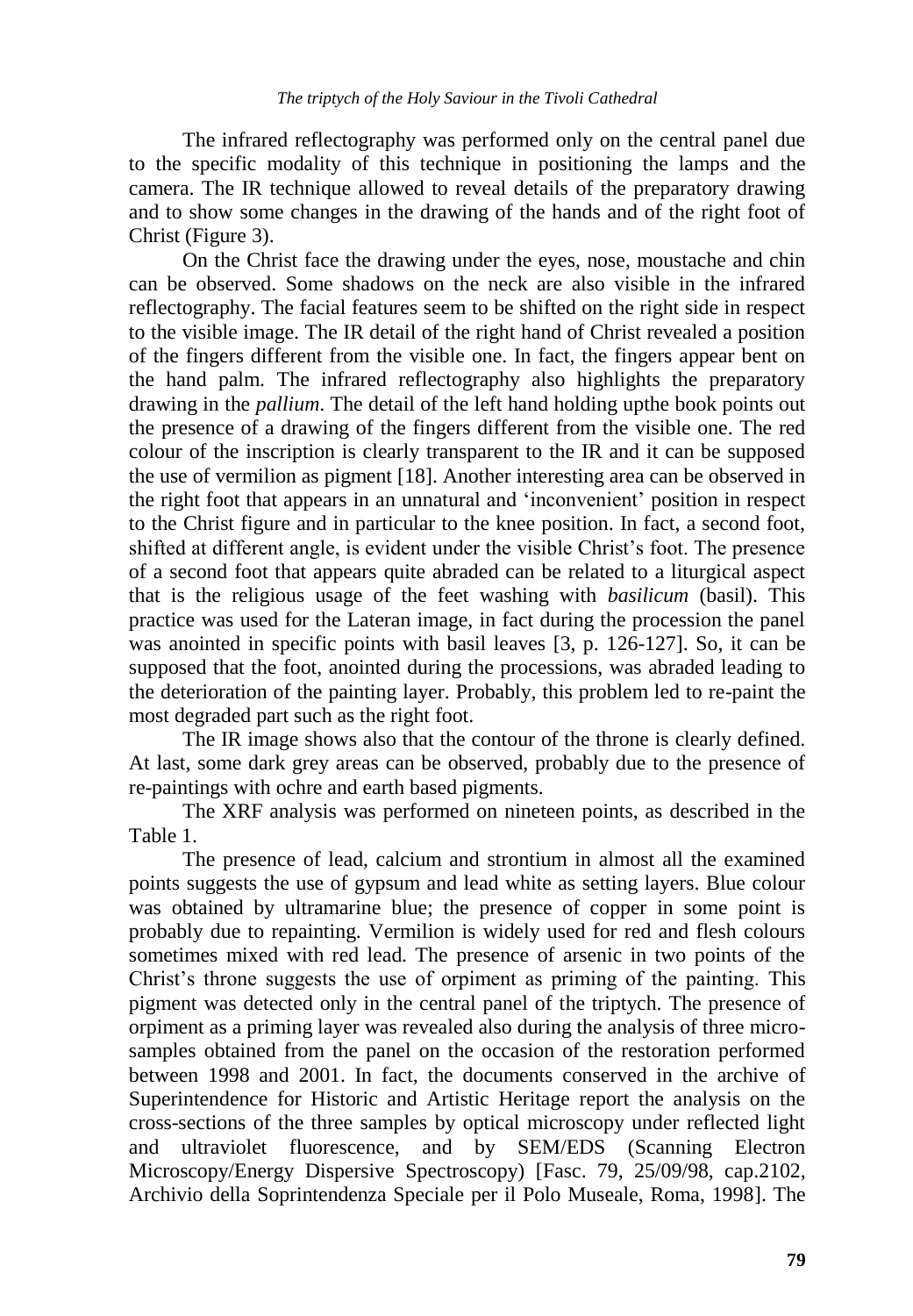cross section of the sample taken from the red area in the right side of the Christ"s throne, showed the presence of a setting layer made of gypsum, a second yellow layer composed of orpiment and the third external layer made of red lake with vermilion.

| Point         | <b>Description</b>                                   | Cа  | Mn  | Fe  | Cu  | As   | Sr  | Sn  | Au   | Hg   | Ph   |
|---------------|------------------------------------------------------|-----|-----|-----|-----|------|-----|-----|------|------|------|
| Tiv.01        | Blue of the pillow of Christ                         | 27  |     |     |     |      | 71  |     |      |      | 27   |
| Tiv.02        | Blue gem of the Christ's throne                      | 30  |     |     |     |      | 92  |     |      |      | 52   |
| Tiv.03        | Flesh of the Christ's hand                           |     |     |     |     |      |     |     |      | 46   | 2883 |
| <b>Tiv.04</b> | Red fold on the Christ's right<br>sleeve (original)  | 24  |     |     |     |      | 83  |     | 506  | 1190 | 36   |
| Tiv.05        | Red paint on the Christ's chest<br>(repainting)      | 39  |     | 38  |     |      | 49  |     | 887  | 250  | 32   |
| Tiv.06        | Red area of a square gem near to<br>the point 2      | 135 |     |     |     |      | 80  |     |      | 6053 | 265  |
| Tiv.07        | Orange colour of a square gem<br>near to the point 6 | 63  |     |     |     |      | 74  |     |      | 1538 | 1857 |
| <b>Tiv.08</b> | Red of the Christ's throne, on the<br>left           | 51  |     | 37  | 125 | 2446 | 215 |     |      | 42   | 159  |
| Tiv.09        | Red of the Christ's throne, on the<br>right          | 33  | 43  | 117 | 65  | 5770 | 126 |     |      | 46   | 210  |
| Tiv.10        | Yellow of the Christ's throne                        |     |     | 114 |     |      | 154 |     | 3342 |      | 27   |
| Tiv.11        | Green gem on the left of the<br>throne               |     |     |     |     |      | 99  |     |      | 73   | 3239 |
| Tiv.12        | Red-orange on the Virgin<br>garment                  | 122 |     | 213 | 28  |      | 262 |     |      | 17   | 59   |
| Tiv.13        | Flesh tone on the Virgin hand                        |     |     | 38  |     |      | 57  |     |      |      | 8482 |
| Tiv.14        | Red on the Virgin garment                            | 95  |     | 42  |     |      | 236 |     |      |      | 198  |
| Tiv.15        | Red of the bed of the Virgin                         | 29  |     |     |     |      | 149 |     |      | 4453 | 620  |
| Tiv.16        | Blue on the Virgin garment                           | 37  |     | 23  | 151 |      | 109 | 142 |      |      | 6740 |
| Tiv.17        | Green on the garment of Saint<br>John                | 58  |     | 271 | 45  |      | 170 |     |      |      | 1583 |
| <b>Tiv.18</b> | Brown hair of one of the apostles                    | 127 | 203 | 108 | 50  |      | 201 |     |      | 481  | 788  |
| Tiv.19        | Yellow background in the St<br>John sermon panel     |     |     |     |     |      | 129 |     | 2721 |      | 123  |

**Table 1.** Results of the XRF analysis expressed as cps (counts per seconds of the X-rays of each element).

Concerning the wood support, a careful in situ observation was performed in order to obtain as much information as possible about the species and the technological aspects. Each panel consists of a single board arranged in vertical grain. In the central panel a board, with horizontal grain, was added in the lower part to increase the length of the Holy Saviour panel.

The video microscope investigation on the lower side of the lateral panels allowed to reveal that the panels were obtained by subradial cuts, the Saint John one showing the painting layer in the outer surface (Figure 4A). The Virgin panel cut is difficult to read due to the presence of a deviation of the fibres caused by a border knot falling (Figure 4B) and of layers of materials on the transversal wood surface probably applied during the restorations performed on the triptych (Figure 4C). The subradial cut together with the presence of the painting layers seem to compensate the effect of the distortions due to changes of the thermo hygrometric parameters.

As the cupping is barely perceptible, the effect of the shrinkage anisotropy seems to be compensated for the hygroscopic asymmetry caused by the presence of the painting layers only on one side of the panel.

In order to identify the wood species, different methods could be applied according to the artwork typology, to the state of preservation and to the possibility of inspecting parts of the panel. In the case of the triptych of Tivoli,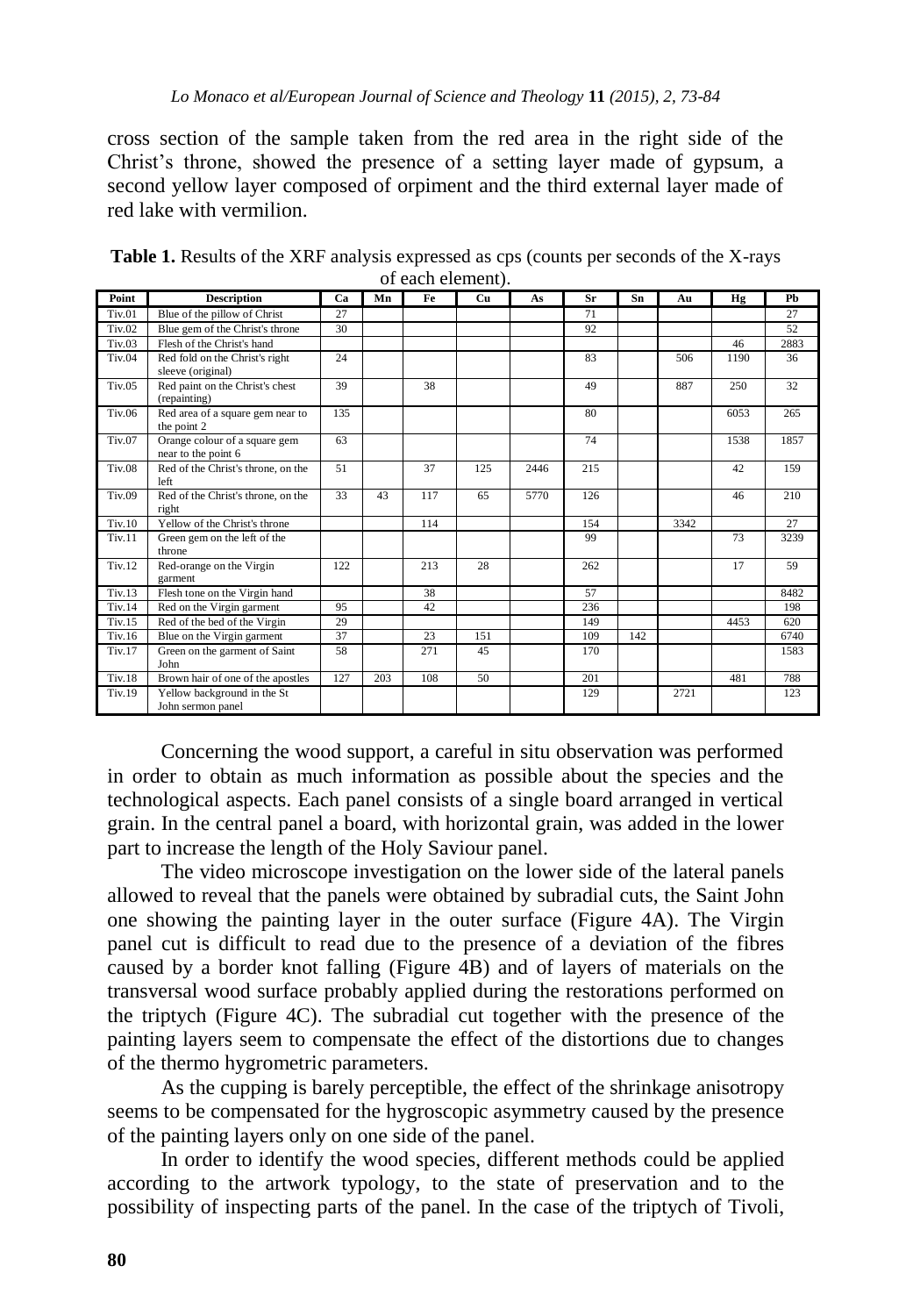observations on the macroscopic characteristics and control of the microscopic ones were performed in order to limit the sample number. As stressed by some authors, any intervention on wood artworks has to be considered "an intrusion more or less invasive on the original material, anyway irreversible" [19].



**Figure 4.** (A) Lower side of the panel with Saint John the Evangelist. On the transversal surface of the panel the growth rings with porosity are visible. The subradial cut outside pith and the painting layers, on the upper side of the image, are visible. (B) Lower side of the panel with the Virgin *Advocata*. The growth rings with the ring-porous can be observed. (C) Same as (B); presence of surface materials that make difficult the microscopically examination of wood.

The macroscopic observations indicate a ring-porous broadleaf species in each panel, confirmed by the microscopic observation of thin sections (Figure 5). The wide early wood vessels were easily distinguishable from the latewood vessels, solitary and arranged in dendritic patterns. The rays were uniseriate (1 cell wide) so they were not visible to naked eye, feature unique among ringporous species of the temperate regions. The study of the anatomical features of the wood micro-sample allowed identifying chestnut (*Castanea sativa* Mill.).

Although chestnut, particularly in Central Italy, has a limited sapwood extension [20], in the case of triptych the sapwood was completely removed. The complete removal of sapwood is a way to ensure the artefact greater durability against wood-boring insects. This caution can be explained with the importance of the tryptic. The heartwood in chestnut is darker than sapwood and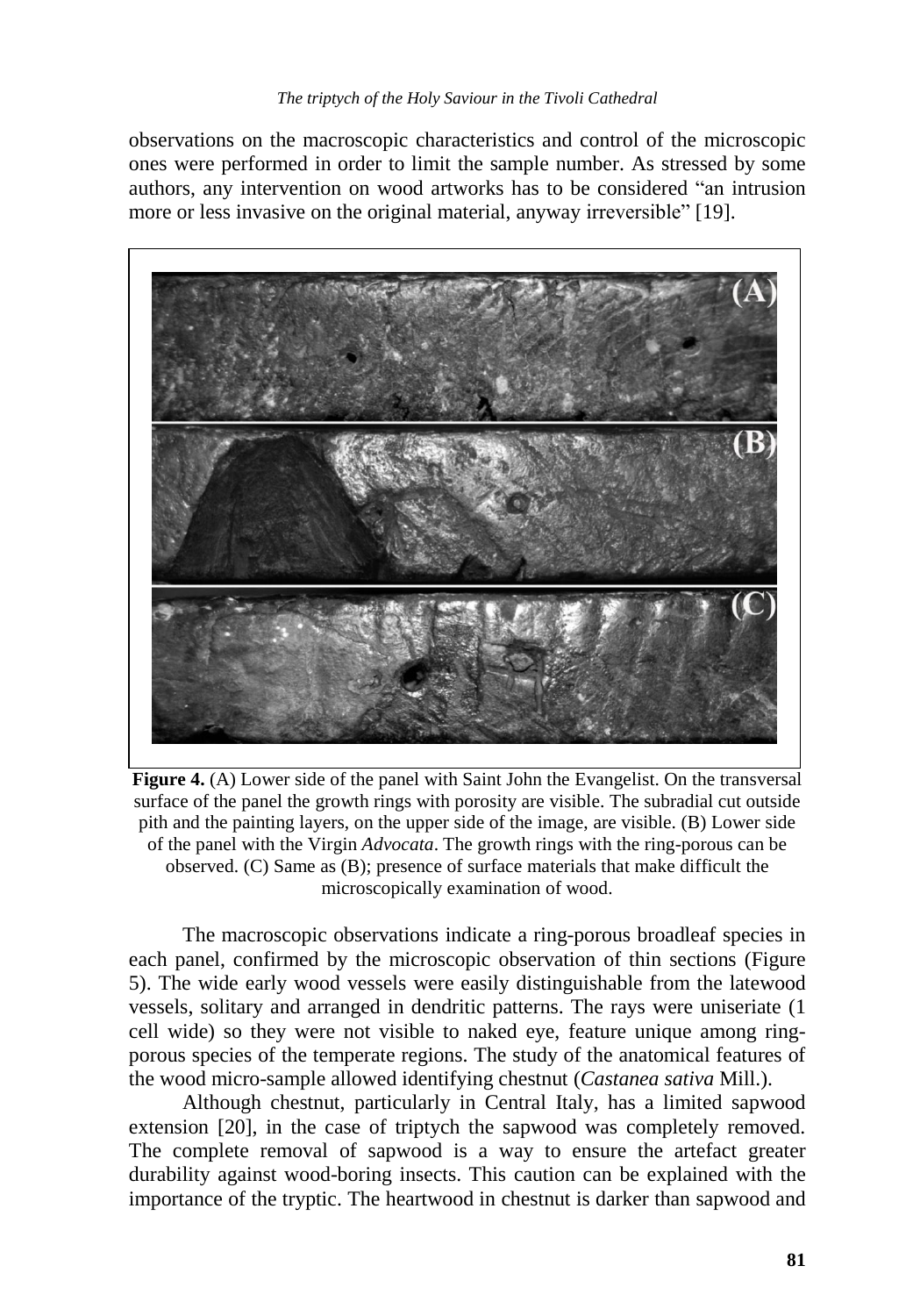with the ageing it undergoes a further darkening [21].This kind of wood was used as a structural material for important building frames and artefacts of demo ethno anthropological interest, but it was found less frequently in artistic artefacts.



**Figure 5.** (a) Micro sample detached from the back side of the central panel, wood transversal section; (b) thin section of the sample. The large vessel identifies the early wood part of the ring. In the late wood the porous size is smaller. The rays are uniseriate.

The identification of the chestnut wood in the Tivoli"s triptych is an important result that supports its dating also in comparison with the Virgin panel of Saint Angel in Pescheria, a chestnut wooden panel dated back to the first quarter of the twelfth century [22]. This panel was careful studied in 1968 by Ilaria Toesca on the occasion of the restoration of the artwork and several analogies with the Holy Saviour of Tivoli were found concerning both the stylistic characters and the execution techniques [23]. Toesca affirmed that the panel of Saint Angel in Pescheria and that of Tivoli seem parts of the same work of art suggesting the possibility that during the procession of *Inchinata* the Holy Saviour of Tivoli met the Virgin of Saint Angel in Pescheria [23].

During the Middle Age the use of wood panel paintings was not as diffuse as the wall paintings. The most ancient wood panel paintings are the icons of the 5<sup>th</sup>-7<sup>th</sup> centuries. In Italy the *Archeropita*, created with walnut wood, and the so called *Madonna della Clemenza*, made of cypress wood, date back to 8<sup>th</sup> century and they are the oldest known icons [24]. The Sacred Icon of the *Glicofilusa* Virgin, stored in the Gregorian Monastery of Vena in Sicily, is made of a single chestnut panel (170x67x3cm) and it is dated back to the  $6<sup>th</sup>$  century A.D. even if the  $^{14}$ C dating postpones the cutting down of the original tree to some subsequent centuries, between the  $11<sup>th</sup>$  and  $13<sup>th</sup>$  [A. Mandò, *Indagine al radiocarbonio*, in *I misteri della teotokosglicofilusa*, 2008, http://www.santuariodellavena.it/joomla/category-list/10-i-misteri-dellatheotokos-glicofilusa-vena.html?showall=&start=1].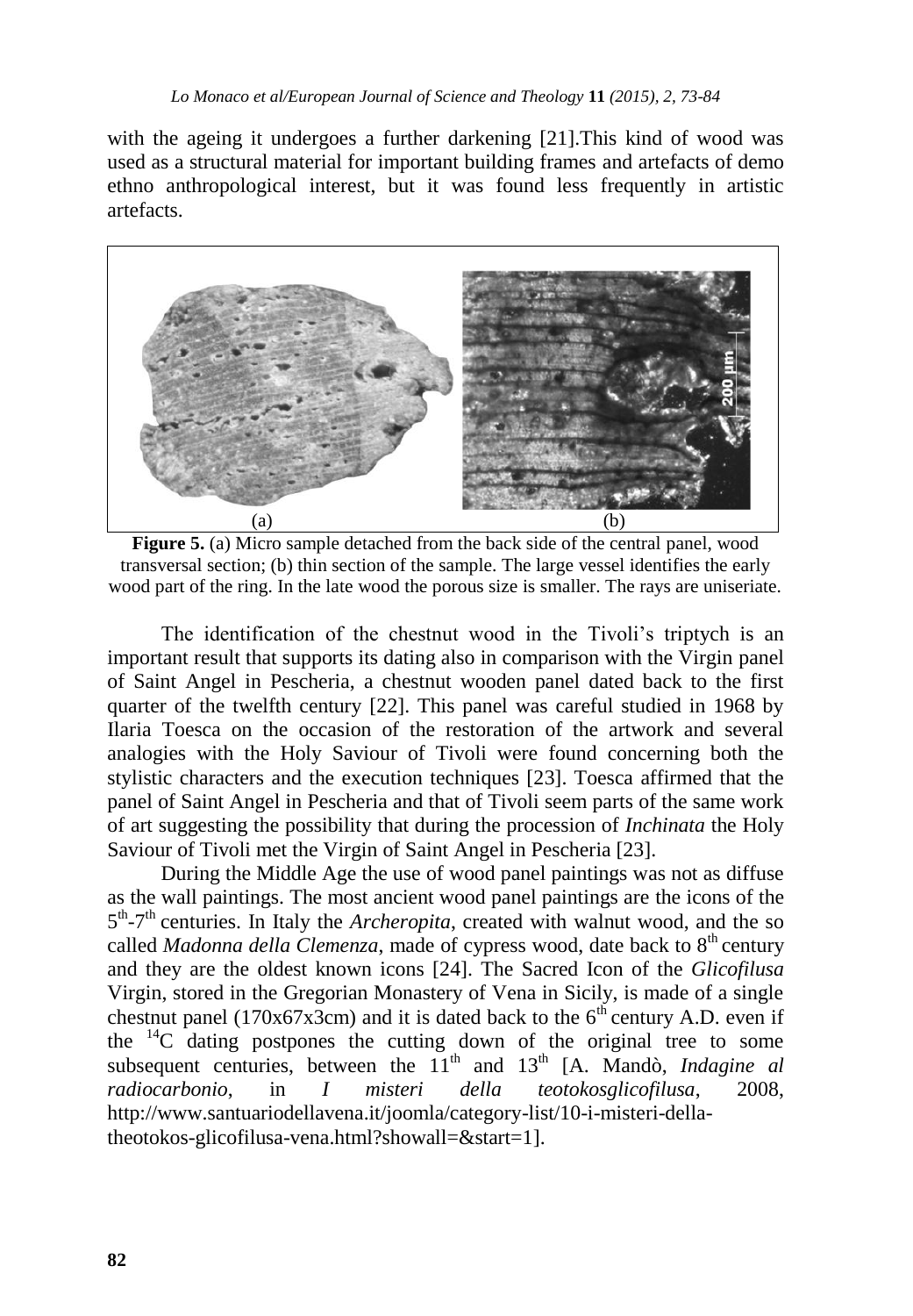#### **4. Conclusions**

In this paper some non-invasive analysis on the painted surface of the Holy Saviour triptych in Tivoli and a micro-invasive study of the wood support were performed. The analysis revealed the presence of pigments like vermilion, ultramarine blue, red lead, gold in the original painting and also lead white and orpiment in the priming. The wood support is made of chestnut a species rarely used for panel painting. This result supports the dating of the panel if compared with another panel painting (Saint Angel in Pescheria) of the first quarter of the twelfth century.

The combined study of the historical background and of the material aspect of the works of art is fundamental to fully understand their present state, to evaluate the most appropriate conservative environment and to stimulate a wider deliberation before the conservative intervention.

#### **Acknowledgment**

The authors would like to thank Don Fabrizio Fantini, the parish priest of the Tivoli"s Cathedral for his kindness and his support to the work.

#### **References**

- [1] W. Angelelli, *La diffusione dell'immagine lateranense: Le repliche del Salvatore nel Lazio*, in *Il Volto di Cristo*, Electa, Milano, 2000, 46-49.
- [2] M. Andaloro, Rivista dell"Istituto Nazionale d"archeologia e Storia dell"Arte, **17** (1970) 85.
- [3] C. Giagnacovo, *Le indagini diagnostiche come supporto alla ricerca storica ed artistica. Il caso del trittico del S.S. Salvatore di Tivoli*, Ph.D. thesis, University of Tuscia, Viterbo (Italy), 2008, 28.
- [4] J. Wilpert, L"Arte, **10** (1907) 161.
- [5] E. Parlato, *Le icone in processione*, in *Arte e iconografia a Roma, da Costantino a Cola di Rienzo*, Jaca Book, Milano, 2000, 69-92.
- [6] H. Belting, *Il culto delle immagini. Storia dell'icona dall'età imperiale al tardo Medioevo*, Carocci, Roma, 2001, 285-290.
- [7] G.C. Crocchiante, *Istoria delle chiese della città di Tivoli*, Stamperia Mainardi, Roma, 1726, 48-65.
- [8] G. Mezzetti, *Usanze e tradizioni popolari dell'antica Tibur*, Tipografia S. Paolo, Tivoli, 1986, 81.
- [9] W.F. Volbach, *Il Cristo di Sutri e la venerazione del SS. Salvatore nel Lazio*, in *Atti della Ponitificia Accademia Romana di Archeologia – Rendiconti,* vol. XVII, Tipografia Poliglotta Vaticana, Roma, 1940-1941, 96.
- [10] G. Agresti, G. Genco, C. Giagnacovo, C. Pelosi, A. Lo Monaco and R. Castorina, Acta Hortic., **866** (2010) 51.
- [11] A. Lo Monaco, M. Marabelli, C. Pelosi and M. Salvo, Chem. Cent. J., **6** (2012) 47.
- [12] P. Baraldi, A. Lo Monaco, F. Ortenzi, C. Pelosi, F. Quarato and L. Rossi, Archaeometry, **56** (2014) 313.